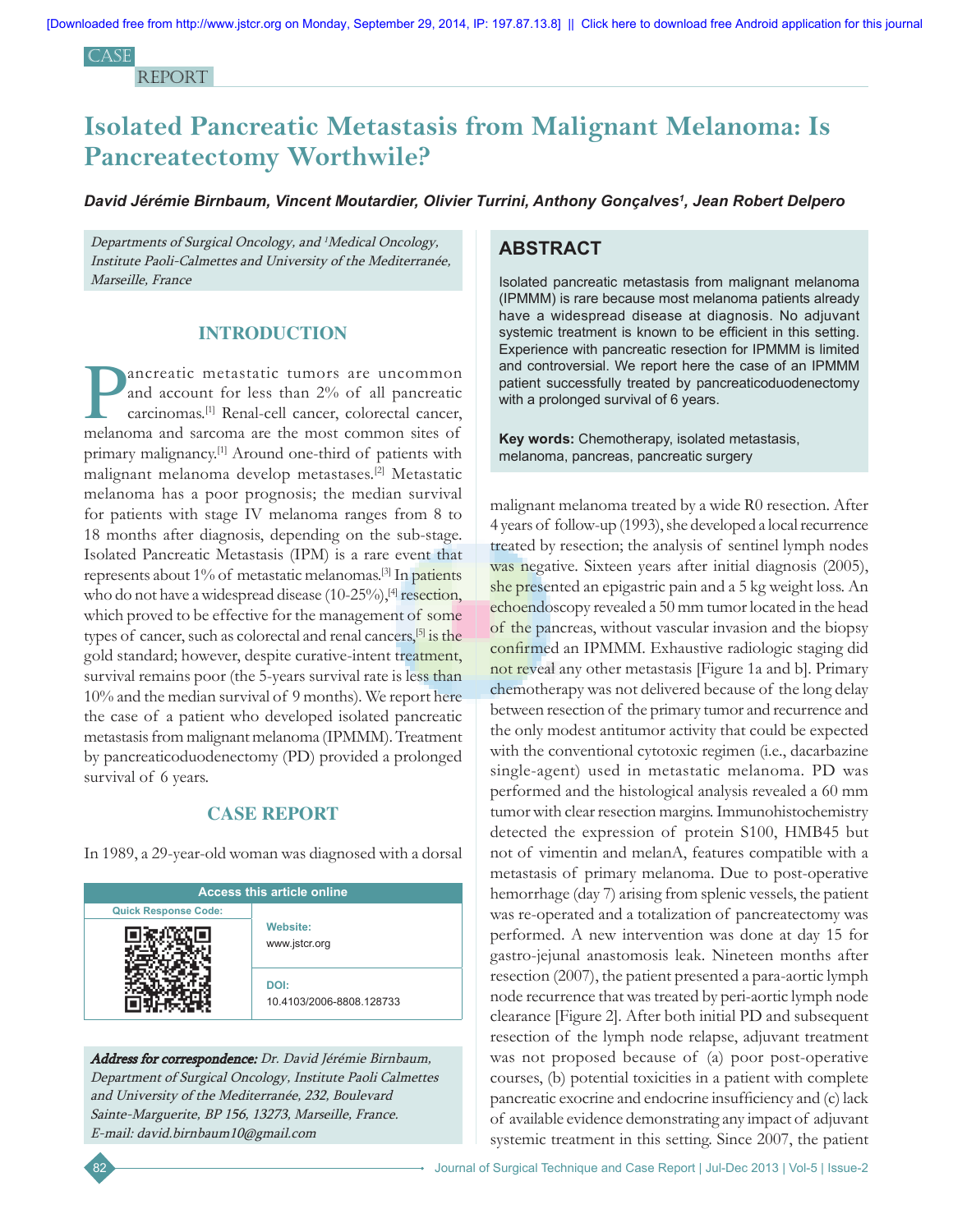Birnbaum, *et al*.: Isolated pancreatic metastasis from malignant melanoma



**Figure 1:** Pre-operative abdominal computed tomography showing a mass in the head of the pancreas (white arrow) (a) with central necrosis (white arrow) (b)



**Figure 2:** Abdominal computed tomography showing para-aortic lymph node recurrence (white arrow)

has been under regular clinical and radiological surveillance without evidence of disease recurrence.

# **DISCUSSION**

Metastasis to the pancreas occurs from a variety of primary cancers. Because IPM is asymptomatic in more than 50% of cases<sup>[6]</sup> it is usually detected during follow-up for a primary lesion.

IPM is rare because most patients usually have a widespread disease at diagnosis. Approximately 1% of pancreatic resections are conducted for IPM.[7] Management of IPM is controversial, and the benefit of resection regarding overall and disease-free survival has not been clearly established. The type and extent of surgical resection for IPM remain controversial. Because pancreas-sparing pancreatectomies are not optimal oncologic resections – with limited margins and no formal lymphadenectomy - it is unclear if they can be applied to IPM. Standard pancreatic resections, i.e., PD and distal pancreatectomy are associated, even in experienced hands, with significant post-operative morbidity and mortality and disappointing long-term functional results. The main advantage is easier lymphadenectomy. However, the usefulness of removing lymph nodes in this setting is also controversial.<sup>[8,9]</sup> Some authors advocate standard pancreatic resections instead of atypical resection because of the risk of early local recurrence and high morbidity.[10,11] Reported mortality and morbidity rates of pancreatectomies for metastasis are  $5\%$  and  $48\%$ , respectively.<sup>[12]</sup> Thus, resection for IPM has to be decided after balancing peri-operative risks and expected survival benefit.

Survival after pancreatectomy for IPM is strongly related to the primary cancer type.<sup>[6]</sup> Resections in patients with metastasis from renal-cell carcinoma[7,12] or colorectal cancer have a better prognosis than IPMMM patients. The reported 5-years survival in 321 patients undergoing resection of pancreatic renal cell cancer metastases was 72% with a 5-years disease-free survival of 57% compared to a 5-years overall survival rate of 14% for non-operated patients.[13] It has been suggested that completion of resection directly impacts on survival of IPMMM patients after pancreatectomy.[14] Furthermore*,* survival of patients undergoing complete surgical resection for IPMMM seems higher than that of patient receiving non-surgical treatments.[4,7,12,14] The median survival and the 5-years disease-free survival of patients with complete resection of IPMMM is 24 months and 50%, respectively, while their 5-years survival rate is 0% when resection is incomplete.[14,15] Even though previous data are derived from retrospective and potentially biased non-controlled studies, they are consistent with the marginal activity of chemotherapy alone in this setting.<sup>[16]</sup> Thus, dacarbazine, the only cytotoxic agent approved by the Food and Drug Administration in metastatic melanoma, provides a response rate of 7-12% and a median overall survival of 5.6-7.8 months after the initiation of treatment.<sup>[17]</sup> Higher response rates can be achieved with some combination of cytotoxics, but these combinations have failed to improve overall survival.

Experience with pancreatic resection for IPMMM is limited and controversial. It is important to emphasize that surgery has to be performed only when a complete resection is possible. Thus, pre-operative exhaustive staging is needed to confirm both the absence of local invasion of major vasculature and the absence of distant metastasis. Positron emission tomography scanning seems to have a higher sensitivity and specificity than conventional imaging for detecting metastasis from malignant melanoma.<sup>[18]</sup> The need of histological diagnosis before surgery is seldom necessary. Percutaneous fine-needle biopsy is needed especially in unresecable patients to use chemotherapy. However, staging of the disease should not preclude a meticulous examination of the medical history of the patient: A long disease-free interval after treatment of primary malignancy is strongly related to improved outcome.<sup>[1,7,12]</sup>

Major advances in systemic treatment of metastatic melanoma were recently reported. Thus, ipilimumab, a